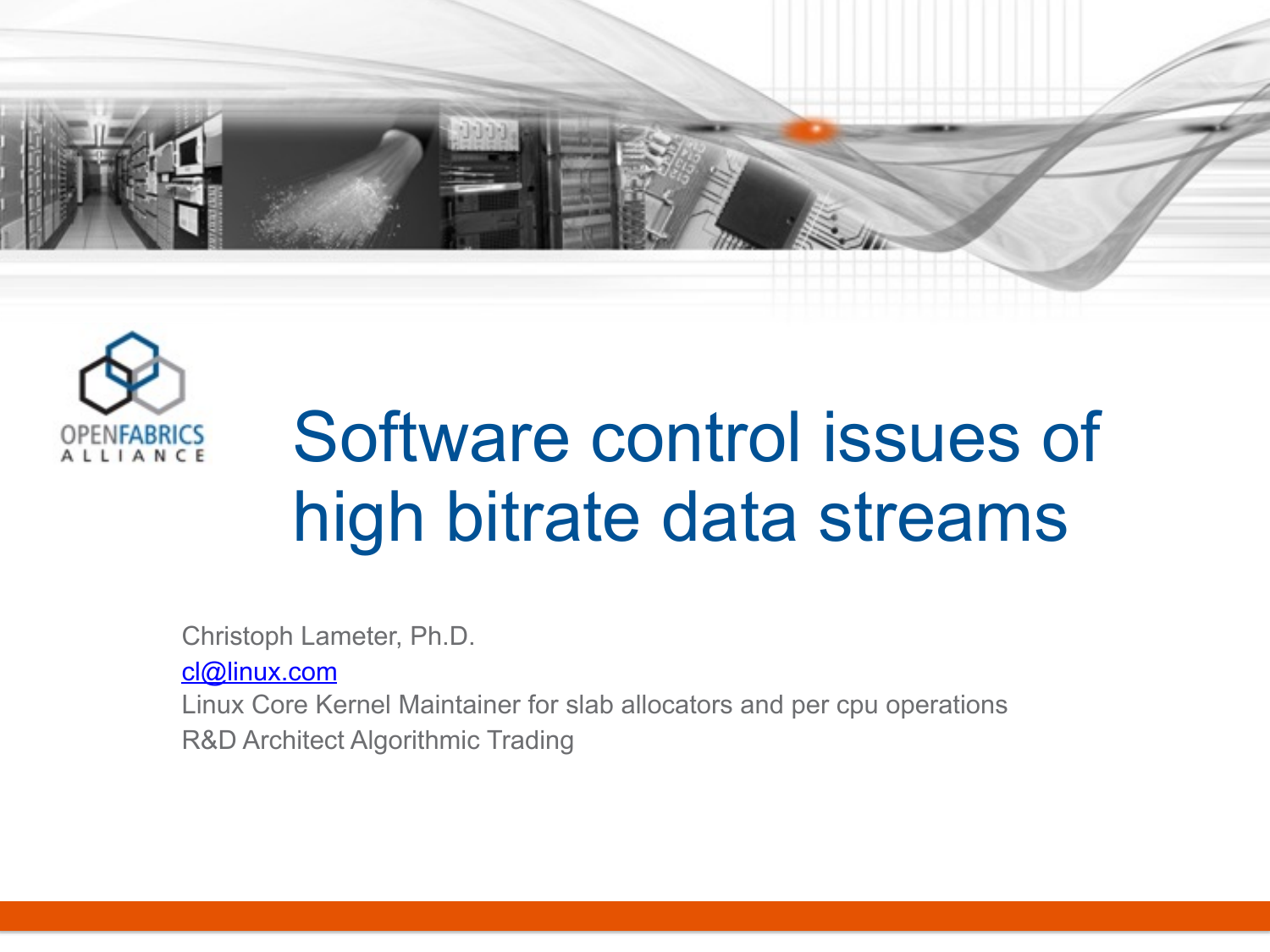### Photonics for throughput and **latency**



- HPC and AlgoTrading
	- Maximum Throughput
	- Minimal Latency
	- Rapid distribution of information via Multicast
- Our users want "bare metal" performance
	- OS noise issues
	- Reduce size of software
	- SDN? Uhhh….
- What we expect from Photonics
	- Radically lower latency
	- Extremely higher throughput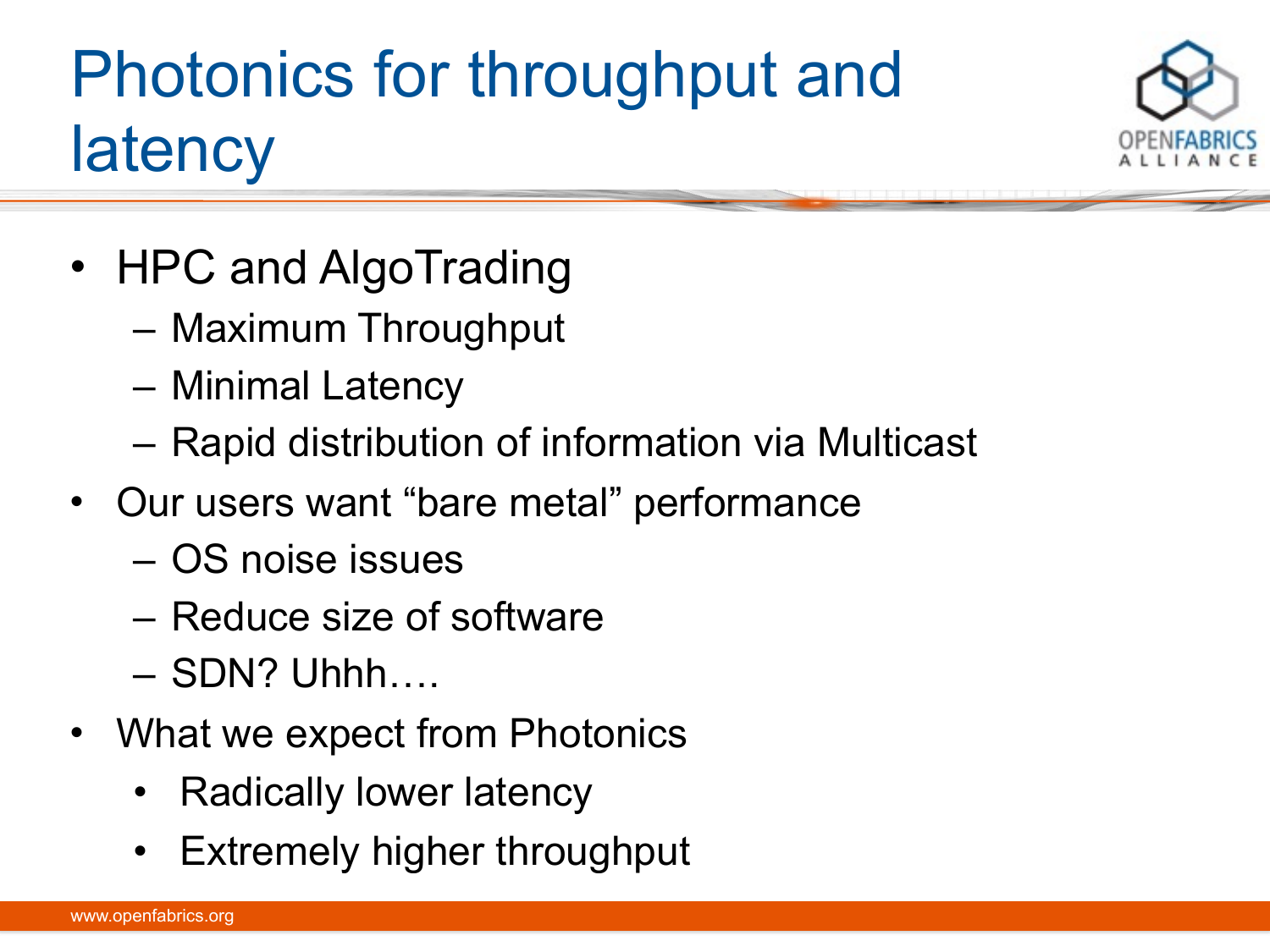### POSIX / System Calls

- *recvmsg*(), *sendmsg*() and TCP
- Made for 10Mbps networks
- Works well at 1Gbps.
- Data copied to and from process address space.
- Difficult at 10Gbps. Requires additional measures
	- Flow Steering
	- MultiQueue support
- Mostly kept away from the application but system needs to be tuned correctly.
- Single thread performance is limited. May have to distribute logic for performance reasons.
- Strong jitter (10-100 milliseconds normal, seconds possible)



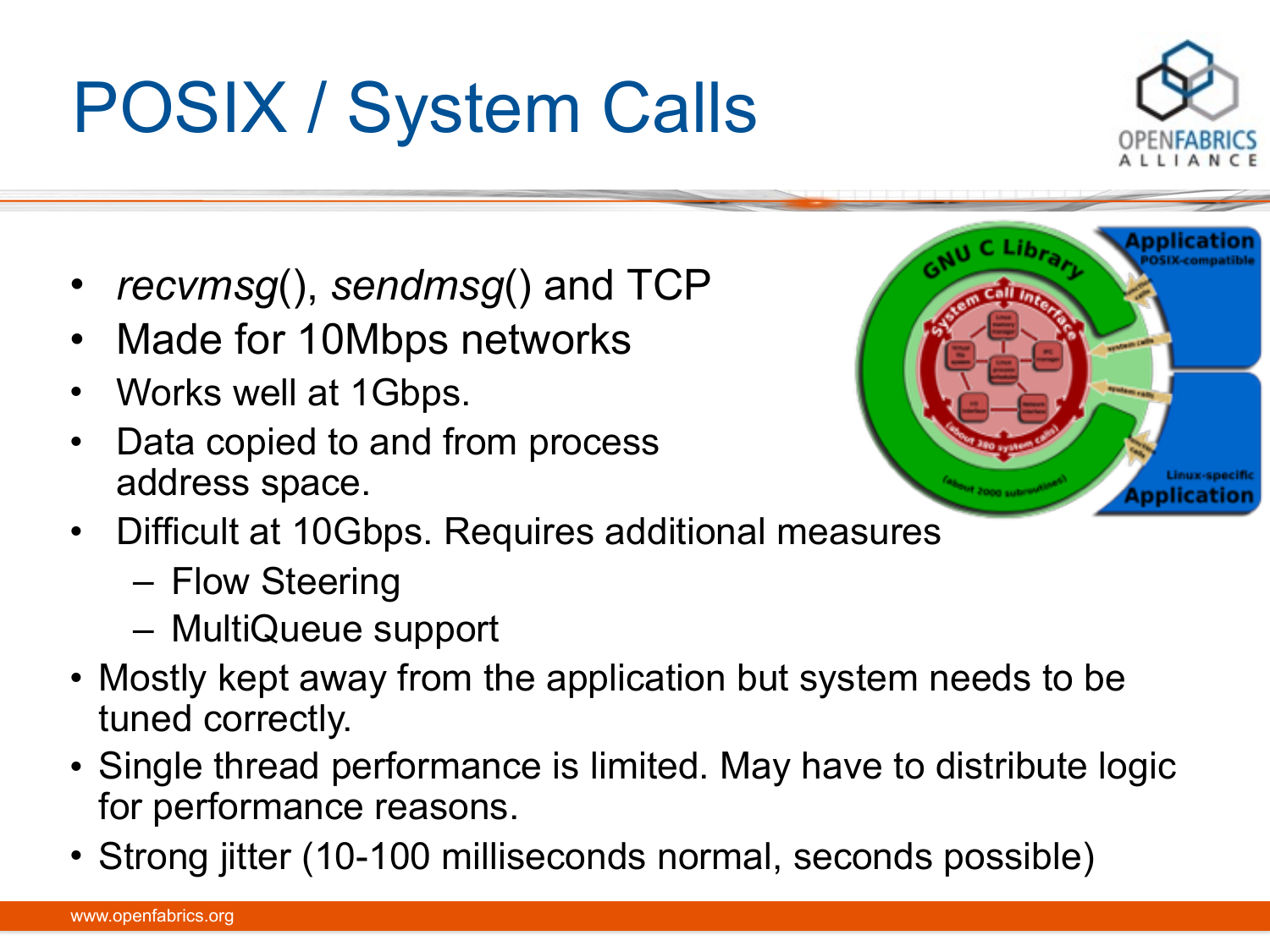# Open Fabric API (RDMA)

- Direct Remote Memory Access (RDMA)
- Designed for 10Gbps networks.
- Kernel out of the data path. Zero Copy Control via sys calls.



- Limited by PCI-E and memory speeds
- Works for 40G and 56G speeds. Additional measures
	- Flow control
	- Use cpu caches instead of memory
	- NIC connected to multiple sockets or NUMA nodes.
- Not sure how well this works at 100G and beyond



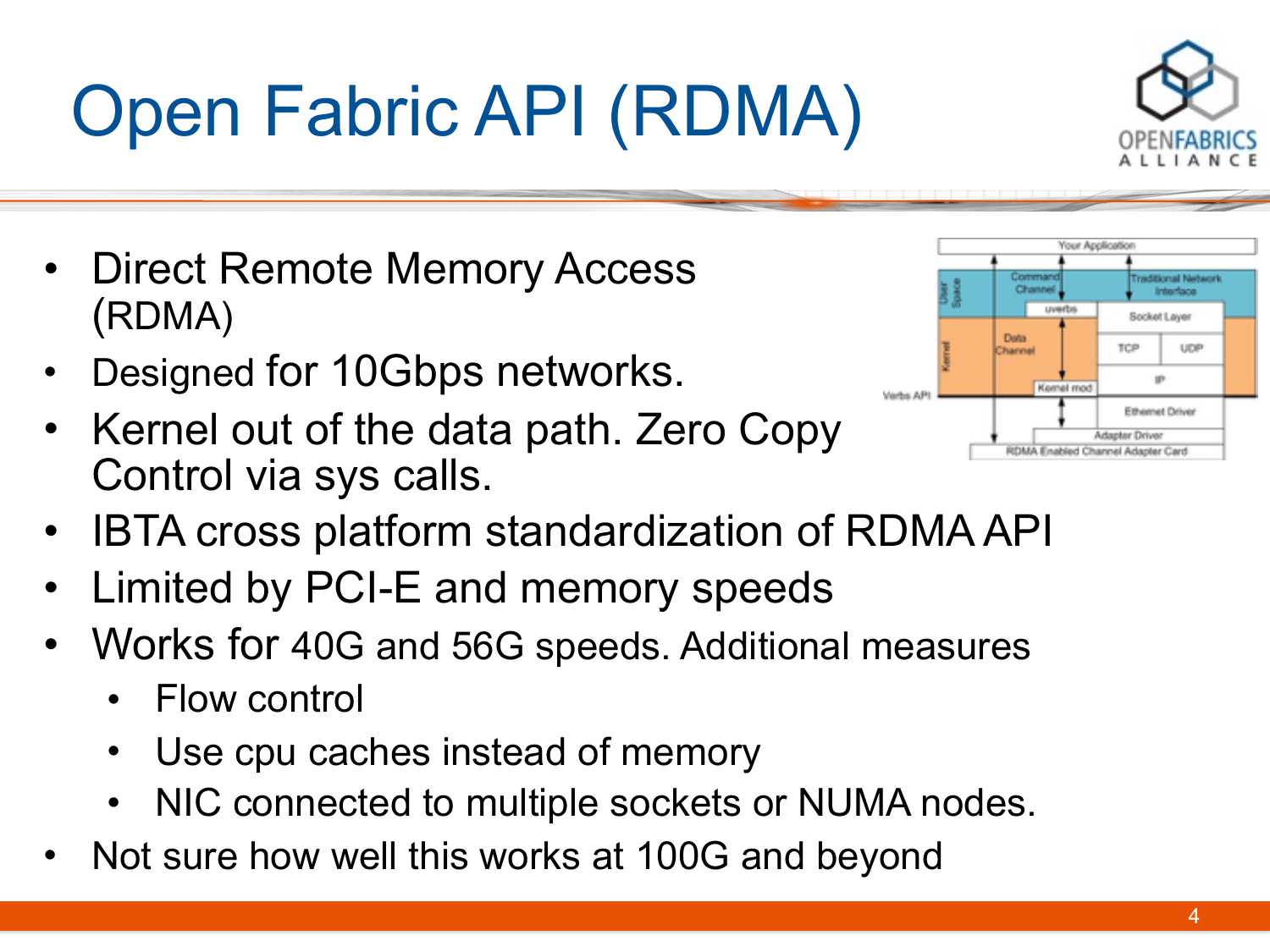### • Works very well at 10Gbps

- Jitter free
- Current State of the Art in Electronic **Trading**
- Complex and difficult "coding" and debugging.
- Works also well at 40G and 56G.
- 100G problematic with todays FPGAs but newer technology that became available in 2015 will address that.
- Ability to process at line rate. Memory out of the critical path. Processes data while packet is being received.
- Striving to simplify what has to be done at the FPGA level.

FPGA



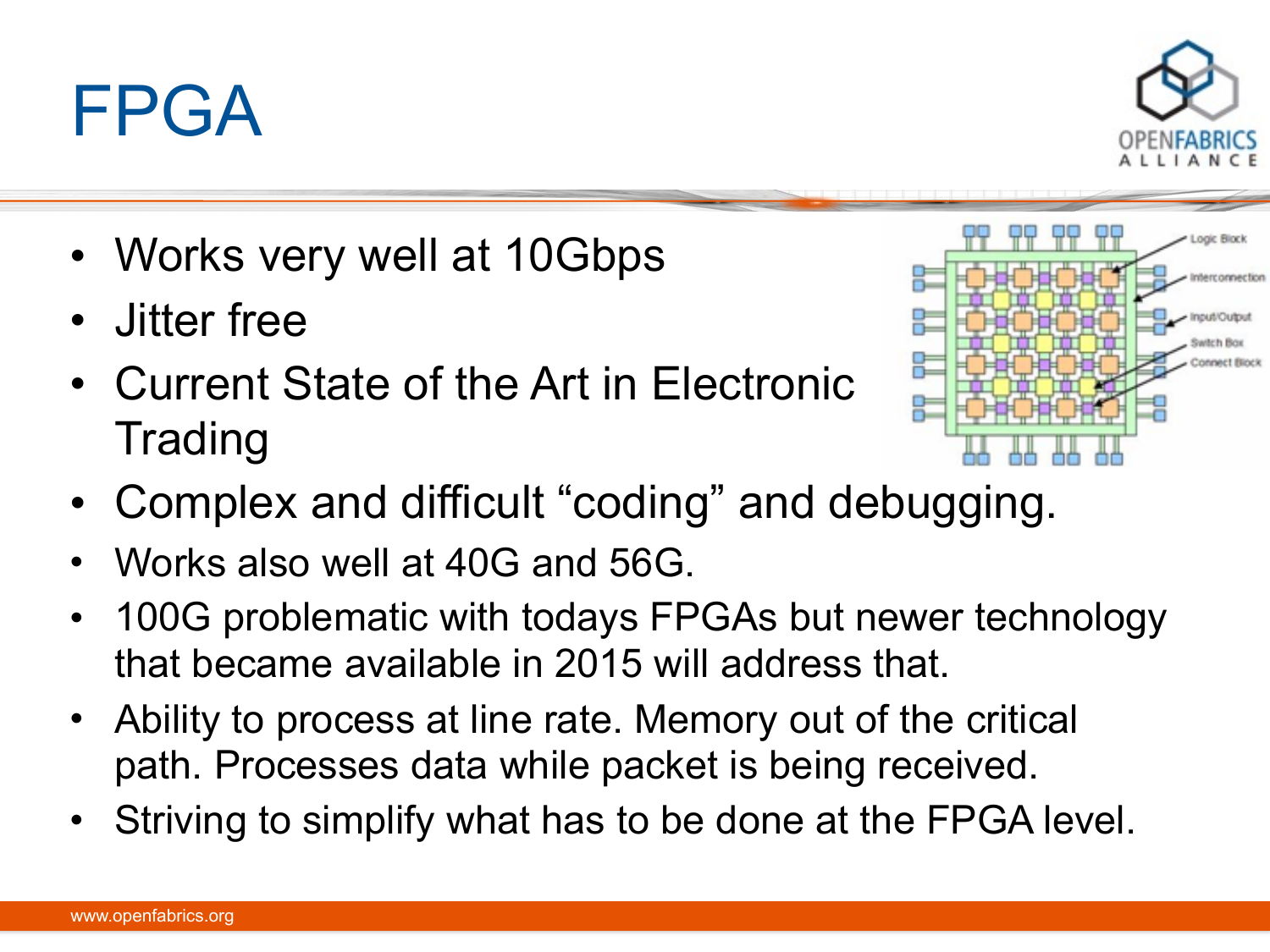### Real Hardware



- Resource intensive to develop
- Line rate
- No jitter
- **Deterministic**
- Electronic Trading typically takes advantage of hardware developed for other industries because of limitations on the number of chips needed.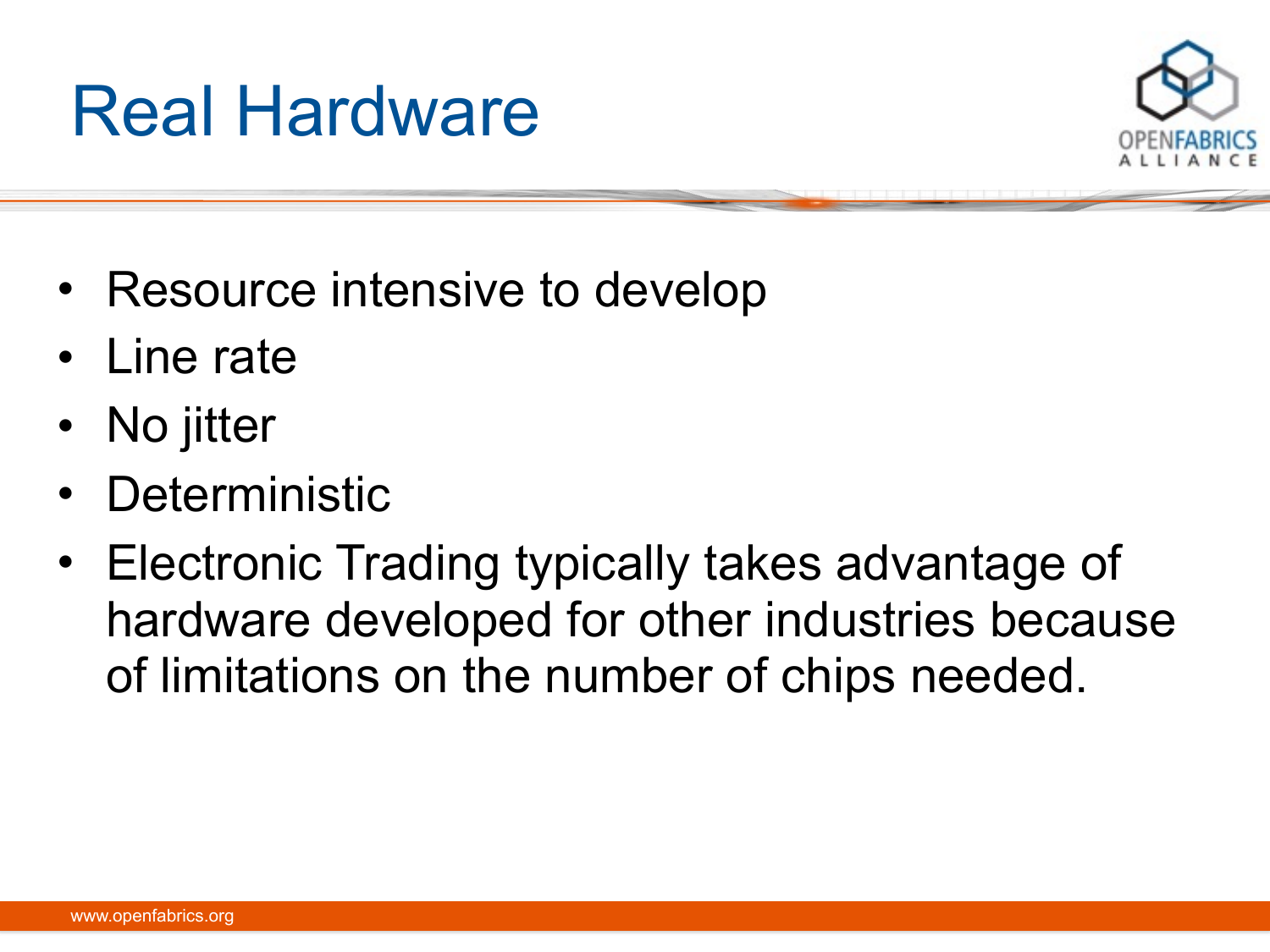Controlling a high speed data stream 100G -> 1Tbps?



- Requires a layered approach
- All the presented techniques have their own means of control
- These are already found in most high end devices today
- Also present in latest paper by Harm Dorren on Optical switch (2014).
- The higher the speed of the data stream the more difficult the API is that is required to be used.
- POSIX and RDMA (OpenFabrics Stack) are the only standardized protocols.
- Control of methods are hardware/implementation specific.
- 7 - There is a project to standardize interaction with FPGA from the Linu Kernel developers.